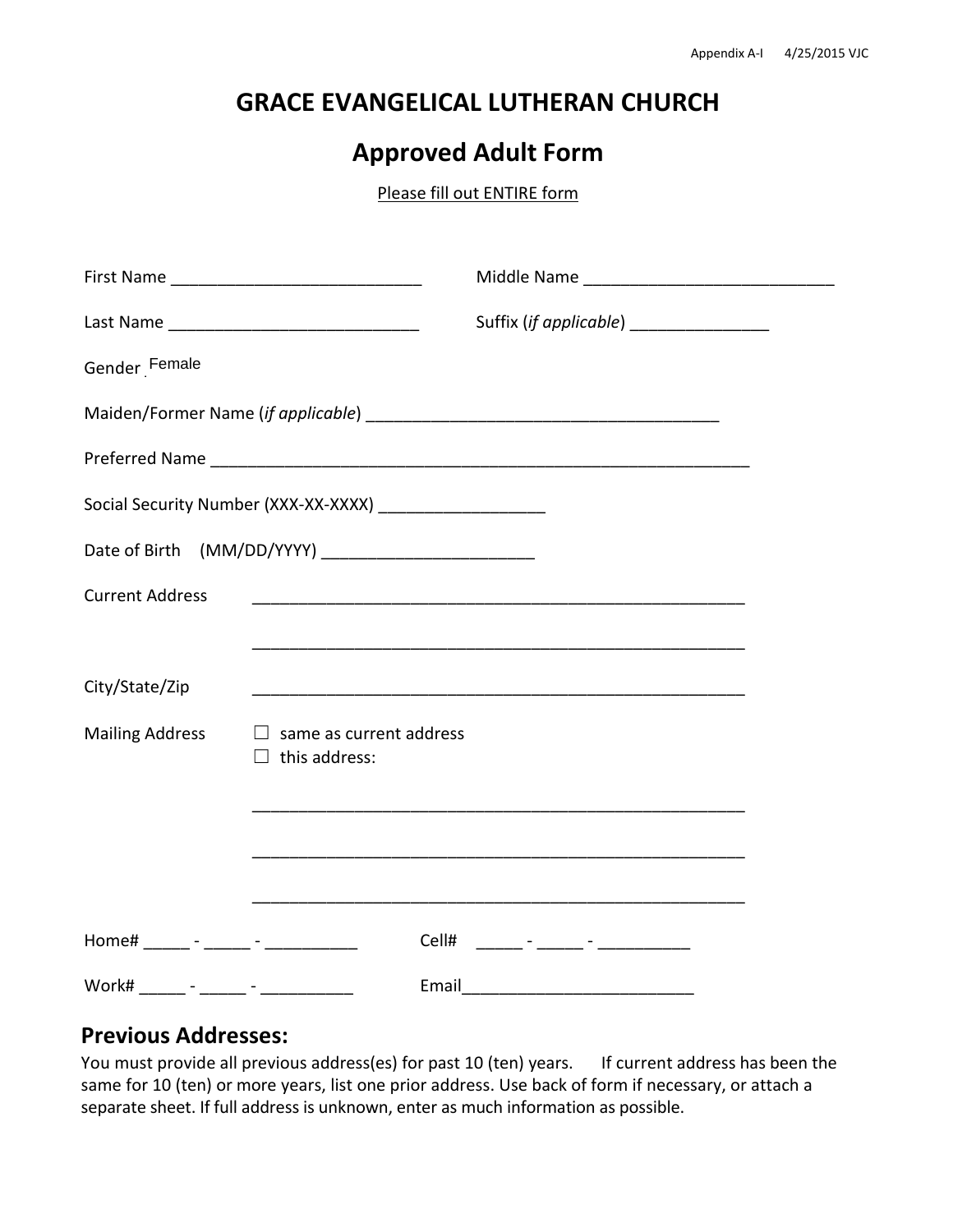| Previous Address 1                          |  |
|---------------------------------------------|--|
| City/State/Zip                              |  |
| <b>Previous Address 2</b>                   |  |
| City/State/Zip                              |  |
| <b>Previous Address 3</b>                   |  |
| City/State/Zip                              |  |
| Previous Address 4                          |  |
| City/State/Zip<br><b>Previous Address 5</b> |  |
| City/State/Zip                              |  |
| Previous Address 6                          |  |
| City/State/Zip                              |  |
| <b>Previous Address 7</b>                   |  |
| City/State/Zip                              |  |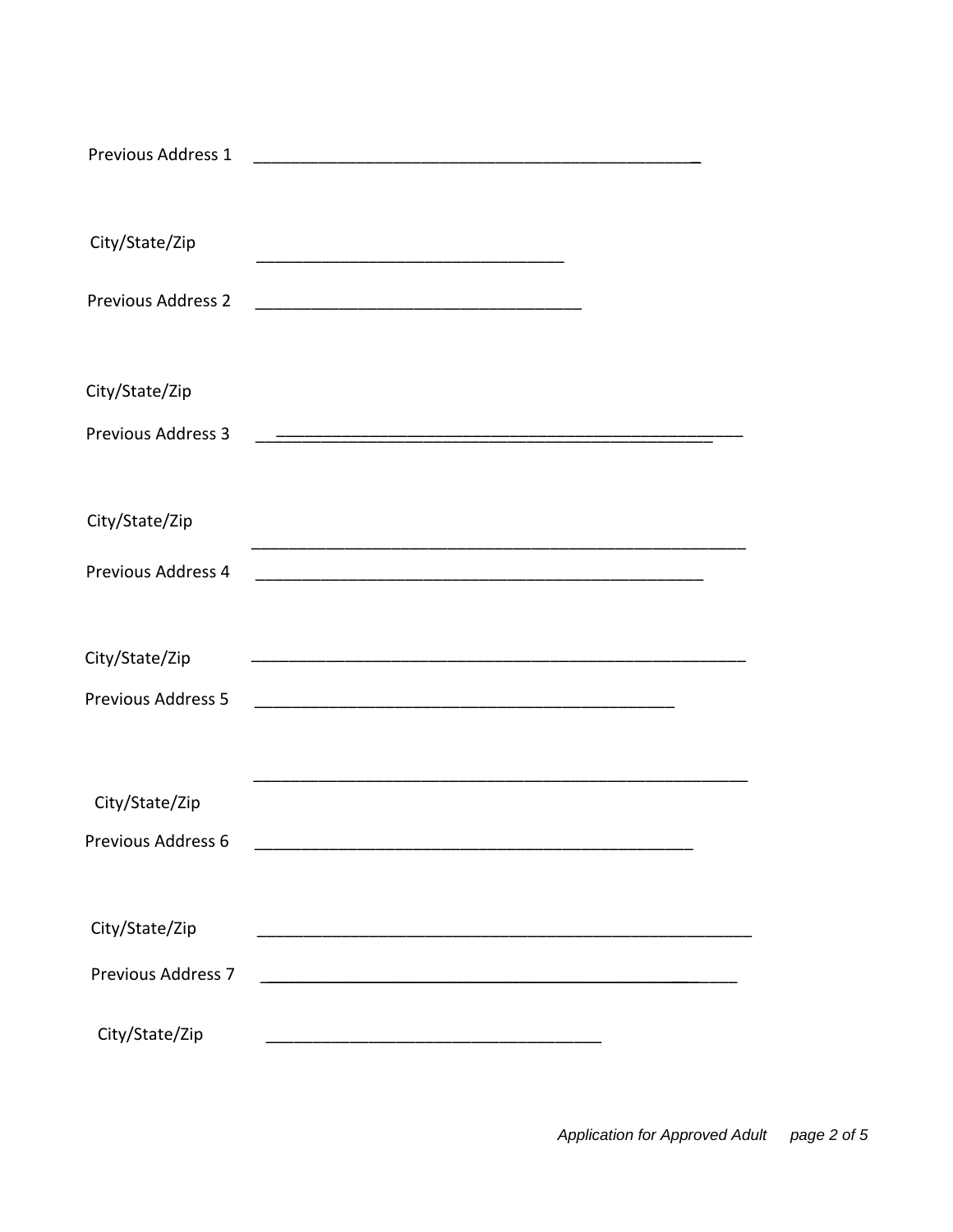## **Church Activity**

1. Are you a member of Grace? <sup>Yes</sup>

If not, please list your current congregation: (name, city, state)

2. Do you regularly attend Grace worship? Yes

Which service?

3. What ministries and/or Sunday school classes are you currently involved in at Grace?

\_\_\_\_\_\_\_\_\_\_\_\_\_\_\_\_\_\_\_\_\_\_\_\_\_\_\_\_\_\_\_\_\_\_\_\_\_\_\_\_\_\_\_\_\_\_\_\_\_\_\_\_\_\_\_\_\_\_\_\_\_\_\_\_\_\_\_\_\_

\_\_\_\_\_\_\_\_\_\_\_\_\_\_\_\_\_\_\_\_\_\_\_\_\_\_\_\_\_\_\_\_\_\_\_\_\_\_\_\_\_\_\_\_\_\_\_\_\_\_\_\_\_\_\_\_\_\_\_\_\_\_\_\_\_\_\_\_\_

\_\_\_\_\_\_\_\_\_\_\_\_\_\_\_\_\_\_\_\_\_\_\_\_\_\_\_\_\_\_\_\_\_\_\_\_\_\_\_\_\_\_\_\_\_\_\_\_\_\_\_\_\_\_\_\_\_\_\_\_\_\_\_\_\_\_\_\_\_

\_\_\_\_\_\_\_\_\_\_\_\_\_\_\_\_\_\_\_\_\_\_\_\_\_\_\_\_\_\_\_\_\_\_\_\_\_\_\_\_\_\_\_\_\_\_\_\_\_\_\_\_\_\_\_\_\_\_\_\_\_\_\_\_\_\_\_\_\_

\_\_\_\_\_\_\_\_\_\_\_\_\_\_\_\_\_\_\_\_\_\_\_\_\_\_\_\_\_\_\_\_\_\_\_\_\_\_\_\_\_\_\_\_\_\_\_\_\_\_\_\_\_\_\_\_\_\_\_\_\_\_\_\_\_\_\_\_\_

\_\_\_\_\_\_\_\_\_\_\_\_\_\_\_\_\_\_\_\_\_\_\_\_\_\_\_\_\_\_\_\_\_\_\_\_\_\_\_\_\_\_\_\_\_\_\_\_\_\_\_\_\_\_\_\_\_\_\_\_\_\_\_\_\_\_\_\_\_

\_\_\_\_\_\_\_\_\_\_\_\_\_\_\_\_\_\_\_\_\_\_\_\_\_\_\_\_\_\_\_\_\_\_\_\_\_\_\_\_\_\_\_\_\_\_\_\_\_\_\_\_\_\_\_\_\_\_\_\_\_\_\_\_\_\_\_\_\_

4. List the name of other churches you have attended regularly during the past five years (*if applicable*).

#### **Previous Experience Working with Children or Youth**

1. List any training, education, or other experiences that are relevant or have prepared you for working with children/youth.

\_\_\_\_\_\_\_\_\_\_\_\_\_\_\_\_\_\_\_\_\_\_\_\_\_\_\_\_\_\_\_\_\_\_\_\_\_\_\_\_\_\_\_\_\_\_\_\_\_\_\_\_\_\_\_\_\_\_\_\_\_\_\_\_\_\_\_\_\_

\_\_\_\_\_\_\_\_\_\_\_\_\_\_\_\_\_\_\_\_\_\_\_\_\_\_\_\_\_\_\_\_\_\_\_\_\_\_\_\_\_\_\_\_\_\_\_\_\_\_\_\_\_\_\_\_\_\_\_\_\_\_\_\_\_\_\_\_\_

\_\_\_\_\_\_\_\_\_\_\_\_\_\_\_\_\_\_\_\_\_\_\_\_\_\_\_\_\_\_\_\_\_\_\_\_\_\_\_\_\_\_\_\_\_\_\_\_\_\_\_\_\_\_\_\_\_\_\_\_\_\_\_\_\_\_\_\_\_

2. List all previous work (volunteer or paid) involving children or youth, including the name of the organization.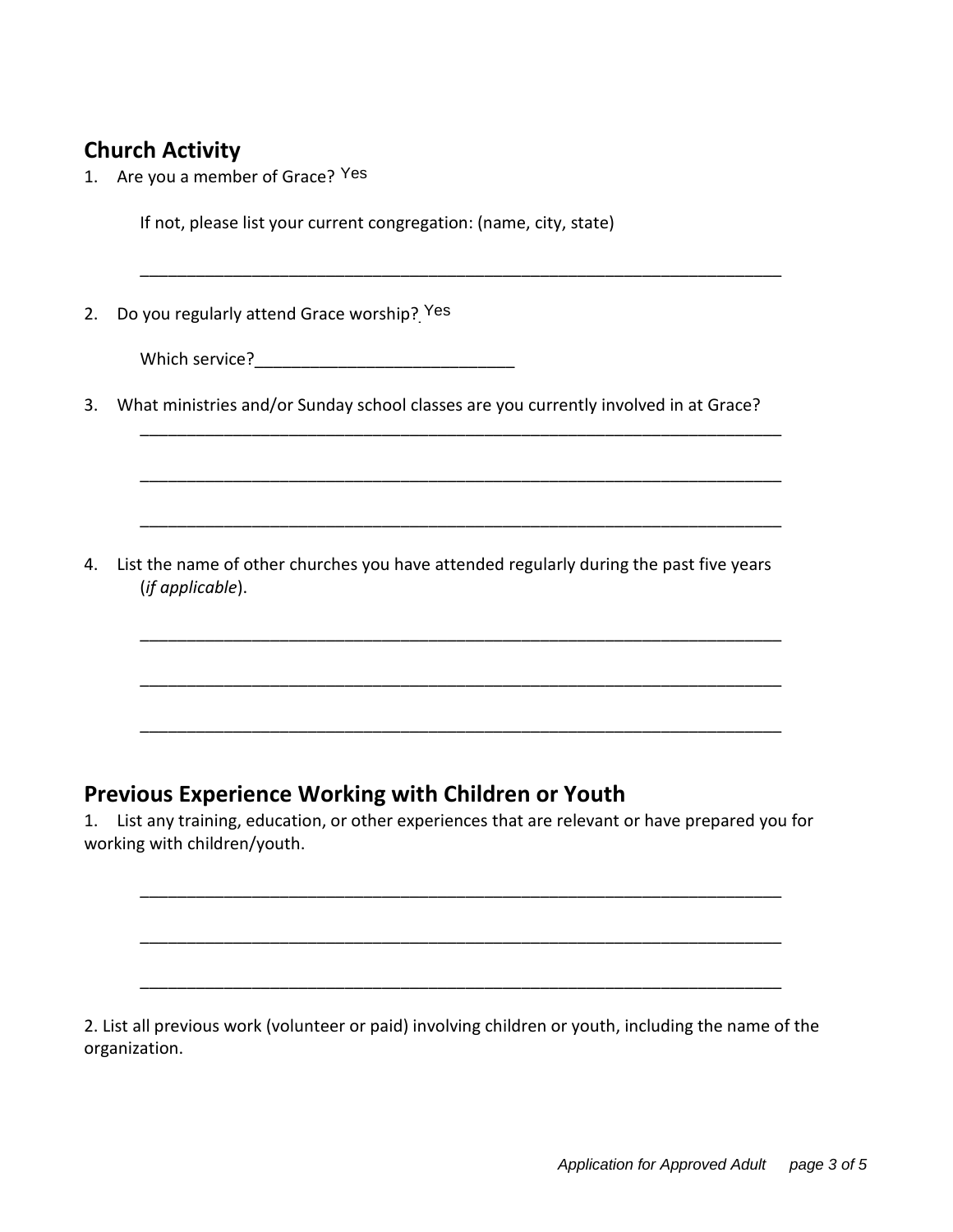## **Ministry at Grace**

\_\_\_\_\_\_\_\_\_\_\_\_\_\_\_\_\_\_\_\_\_\_\_\_\_\_\_\_\_\_\_\_\_\_\_\_\_\_\_

1. What is the area of Children/Youth work for which you would like to volunteer?

\_\_\_\_\_\_\_\_\_\_\_\_\_\_\_\_\_\_\_\_\_\_\_\_\_\_\_\_\_\_\_\_\_\_\_\_\_\_\_ \_\_\_\_\_\_\_\_\_\_\_\_\_\_\_\_\_\_\_\_\_\_\_\_\_\_\_\_\_\_\_\_\_\_\_\_\_\_\_ \_\_\_\_\_\_\_\_\_\_\_\_\_\_\_\_\_\_\_\_\_\_\_\_\_\_\_\_\_\_\_\_\_\_\_\_\_\_\_ \_\_\_\_\_\_\_\_\_\_\_\_\_\_\_\_\_\_\_\_\_\_\_\_\_\_\_\_\_\_\_\_\_\_\_\_\_\_\_

\_\_\_\_\_\_\_\_\_\_\_\_\_\_\_\_\_\_\_\_\_\_\_\_\_\_\_\_\_\_\_\_\_\_\_\_\_\_\_\_\_\_\_\_\_\_\_\_\_\_\_\_\_\_\_\_\_\_\_\_\_\_\_\_\_\_\_\_\_

\_\_\_\_\_\_\_\_\_\_\_\_\_\_\_\_\_\_\_\_\_\_\_\_\_\_\_\_\_\_\_\_\_\_\_\_\_\_\_\_\_\_\_\_\_\_\_\_\_\_\_\_\_\_\_\_\_\_\_\_\_\_\_\_\_\_\_\_\_

\_\_\_\_\_\_\_\_\_\_\_\_\_\_\_\_\_\_\_\_\_\_\_\_\_\_\_\_\_\_\_\_\_\_\_\_\_\_\_\_\_\_\_\_\_\_\_\_\_\_\_\_\_\_\_\_\_\_\_\_\_\_\_\_\_\_\_\_\_

\_\_\_\_\_\_\_\_\_\_\_\_\_\_\_\_\_\_\_\_\_\_\_\_\_\_\_\_\_\_\_\_\_\_\_\_\_\_\_\_\_\_\_\_\_\_\_\_\_\_\_\_\_\_\_\_\_\_\_\_\_\_\_\_\_\_\_\_\_

2. What special skills or abilities would you like to offer?

#### **Personal Background**

1. Do you have any physical conditions that would prevent you from performing certain types of activities relating to youth or children's work? No The Mass of yes, please explain.

\_\_\_\_\_\_\_\_\_\_\_\_\_\_\_\_\_\_\_\_\_\_\_\_\_\_\_\_\_\_\_\_\_\_\_\_\_\_\_\_\_\_\_\_\_\_\_\_\_\_\_\_\_\_\_\_\_\_\_\_\_\_\_\_\_\_\_\_\_\_\_\_

\_\_\_\_\_\_\_\_\_\_\_\_\_\_\_\_\_\_\_\_\_\_\_\_\_\_\_\_\_\_\_\_\_\_\_\_\_\_\_\_\_\_\_\_\_\_\_\_\_\_\_\_\_\_\_\_\_\_\_\_\_\_\_\_\_\_\_\_\_\_\_\_

2. Have you ever been charged with any misdemeanor or felony relating to physical contact with another person, child abuse, or actual or attempted molestation? No If you prefer, you may discuss your answer with a pastor rather than answering it on the form.

## **Applicant's Statement**

The information contained in this application is correct to the best of my knowledge. I authorize

*Application for Approved Adult page 4 of 5*